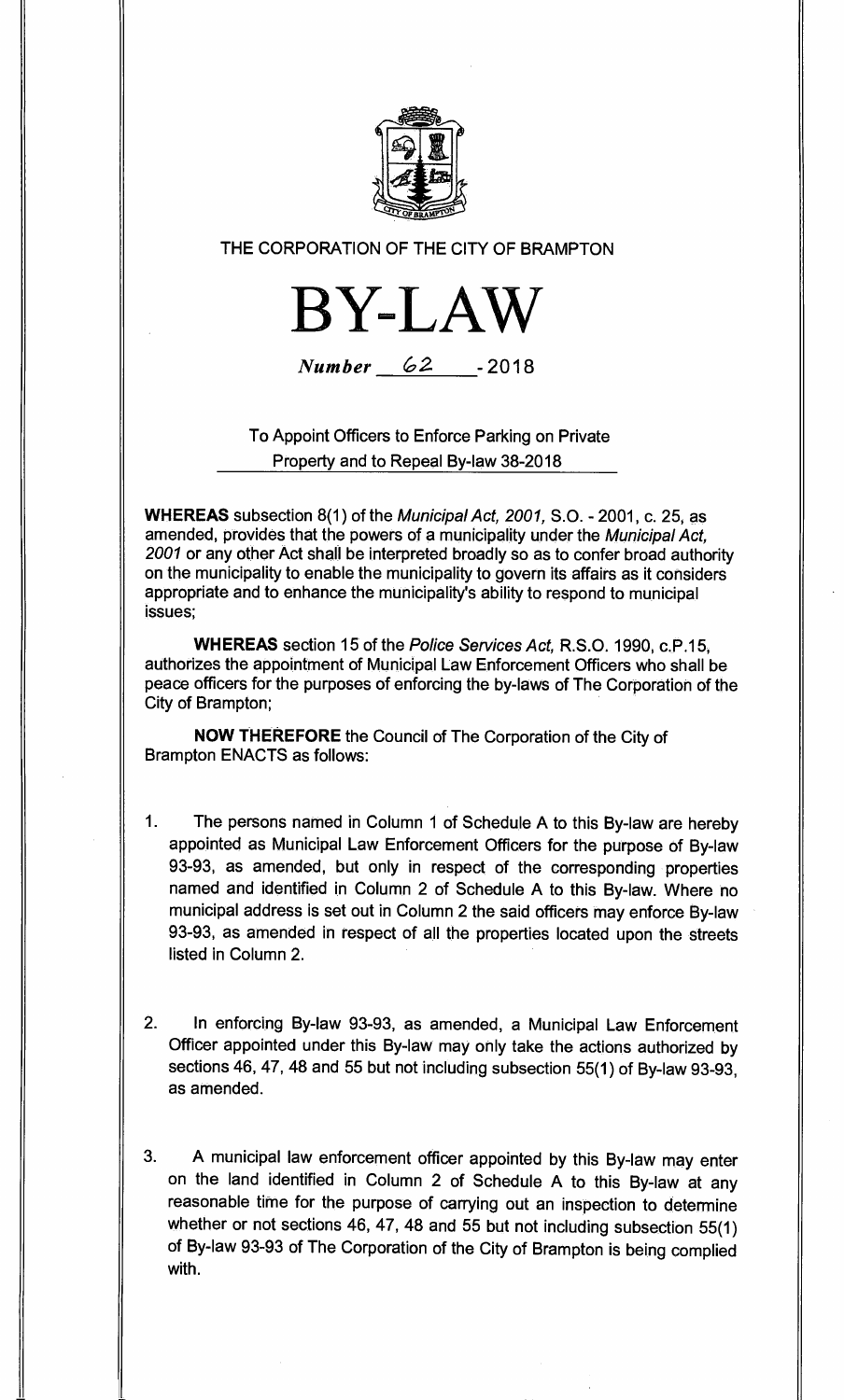- **4. Subject to section 5; this By-law prevails to the extent of any conflict between this By-law and any other by-law of The Corporation of the City of Brampton.**
- **5. This by-law does not restrict any rights conferred by the** Municipal Act, 2001 **or any other Act or regulation, respecting entry to land.**
- **6. By-law 38-2018 is hereby repealed.**

**ENACTED and PASSED this 18th day of April, 2018.** 



Mayor **Peter Fay, City Clerk**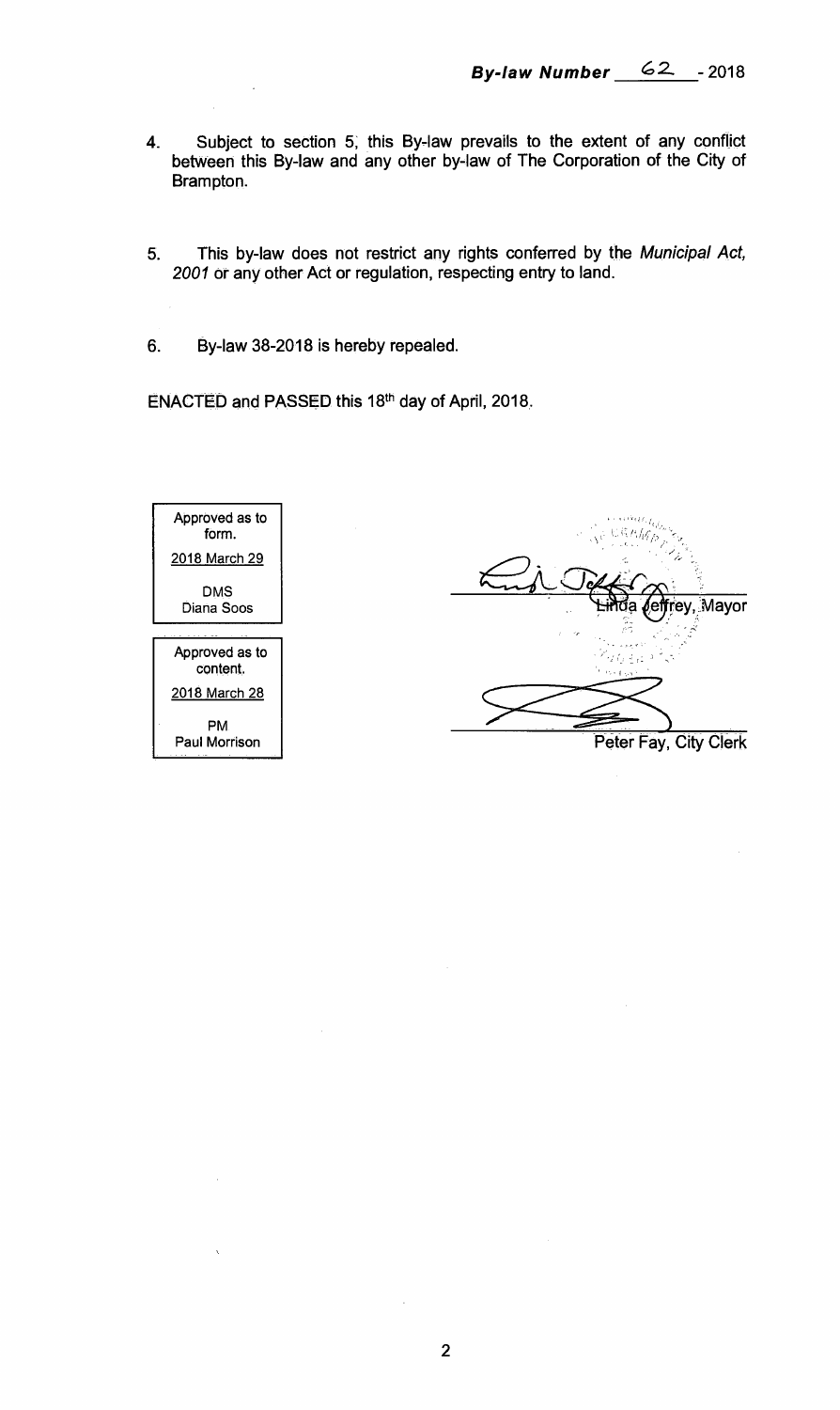- 1. BRAR, Gurpreet CHAPMAN, Dave CHAPMAN, Elaina CHAPMAN, Fran CHAPMAN, Michael CHAPMAN, Richard CHAPMAN, Richard D. FISCHER, Jordan GOOBIE, Jason GOOBIE, Nathan GURAYA, Jaspal Singh HUGHES, Robert MARTINEZ, Fulvio McGee, Michael McMULLEN, Danny NOAKES, Gregory NOCERA, Fioentina OJLADE, Olanrewaju Michael PEDDLE, Chris RACIOPPO, Arrius RAWLINGS, Darren RECINOS, Ana RECINOS, Mario SALINA, Clarena SINGH, Simran SPAGNOLO, Vince VERRETTE, Ryan WRIGHT, Ian XIN, Xin
- 2. ALLEN, Mikhail BALENDRA, James BEAL, Heather BOGOJAVLENSKIS, Dmitrijs CELESTIAL, Socrates CRAVEIRE, Steve DANIELS, D. Di PLACIDO, Biagio GORDON, Darryl GUY, Don Sunny HASSAN, Mabroor KENNY, David KHAN, Rana LUI, Anthony MIAN, Ehsan MITCHELL, Robert NGUYEN, Michael PARMANANTHAN, Asveethan PASHOVKIN, Artem PEIXIRO, Michael PIATETSKII, Igor RANA, Ali ROGERS, John SALMON, Anthony SALMON, Richard SHAHID, Ahmad SHEIKH, Mubashir

**COLUMN 1 COLUMN 2** 

Ashton Crescent Baronwood Court 180 Walkers Drive Carlton Place 65 Via Rosedale 900 Central Park Drive 1020 Central Park Drive Dawson Crescent Fleetwood Crescent Lincoln Court 35 Malta Avenue 54 Malta Avenue McMullen Crescent Moregate Crescent North Moregate Crescent South Sandringham Court Stornwood Court Tara Park Crescent 105 Dufay Road 10671 Chinguacousy Road 9455 Mississauga Road

171, 173 & 175 Advance Blvd. 8351 McLaughlin Road 61 Ardglen Drive Arizona Drive Bamboo Grove 600 Balmoral Drive Bay Breeze Drive Gifford Gate 1 Belvedere Court Berringer Grove Brocklebank Court Camrose St. Carisbrook Court 2-54 Chipstead Avenue 188- 200 Clarence Street 240, 241 & 250 Clarence Street 50 & 60 Cottrelle Boulevard 1-76 Craighleigh Crescent 1-16 Garden Park Lane Darras Court 4, 6 & 8 Day Spring Circle Deckman St 135 & 139 Devon Road Eagle Trace Drive 21 Eastview Gate Ellerslie Road Ellis Drive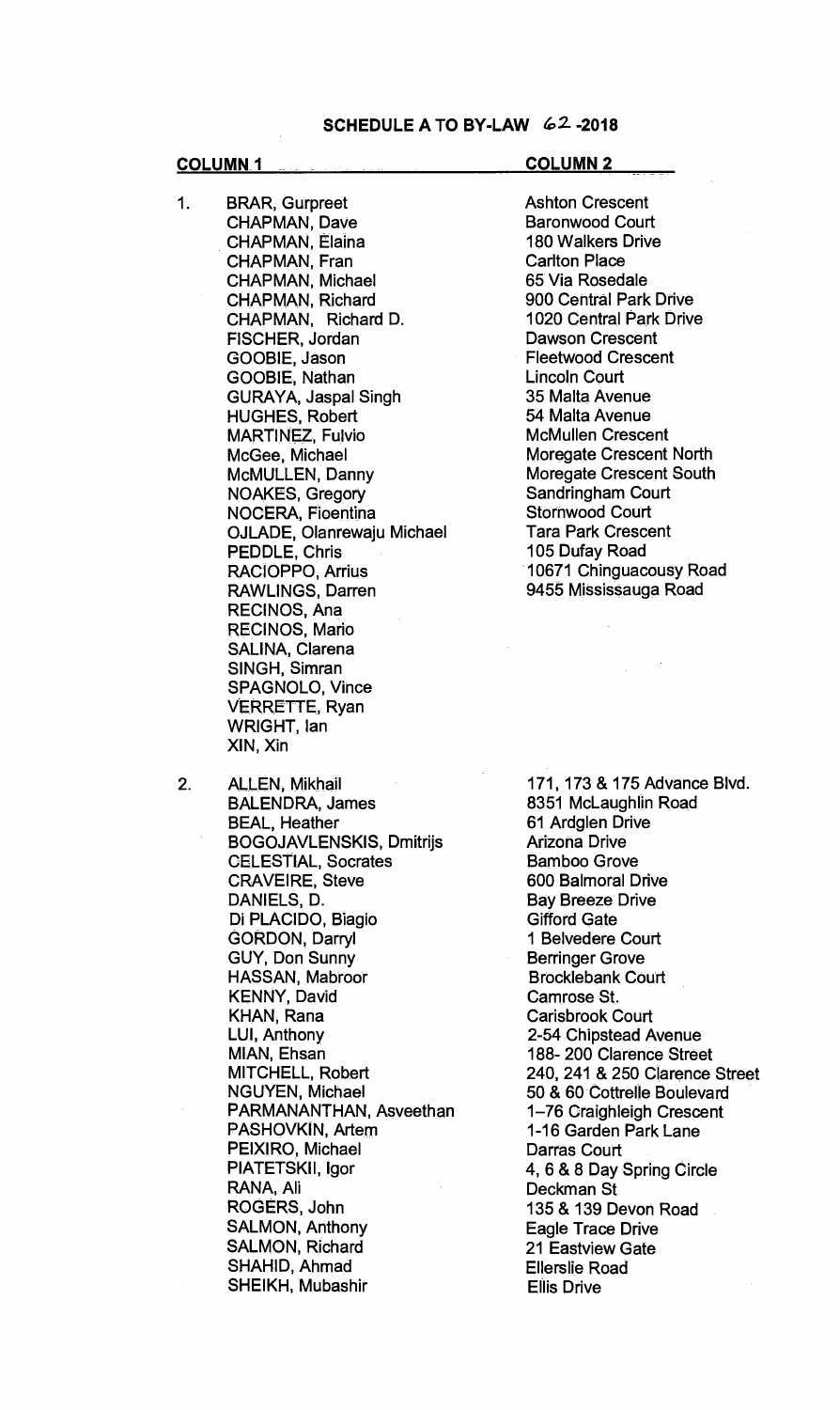(2. Continued)

SINGH, Sukhjinder SUGARS, Neil TUGADE, Dan

Enderby Crescent Enmount Drive 34 Erlesmere Avenue 11 Fairglen Avenue 60 Fairwood Circle 1-12 Flowering Vine Lane Gatlin Street 1 to 34 Gatwick Lane 1,3,5,7,9,11,12 &13 Gemstone Lane Gilgorm Road 1 to 17 Gloucester Place Goldberry Court Golden Light Circle 1 to 93 Greenwich Circle 1 — 107 Guildford Cres. 45 Hansen Road North 57 Hansen Road North 81 Hansen Road North 85 Hansen Road North 93 Hansen Road North 105 Hansen Road North Hartnell Square Heathcliffe Square 100 John Street 1 Kennedy Road South Kenwood Drive 1-71 Kimberley Crescent 4 Kings Cross Road 18 Knightsbridge Road 1 — 54 Lancewood Cres. 10 & 12 Laurelcrest Street 3 & 5 Limestone Edge Lane 4 Lisa Street 370 Main Street North 389 Main Street North 66 Malta Avenue 173 McCallum Court 8305 McLaughlin Road S. 9800 McLaughlin Road 9900 McLaughlin Road 53 McMurchy Avenue North 51 McMurchy Avenue South 30 Melanie Drive 1 — 108 Morley Crescent 52-62 Murdock Drive October. Place 110 Pertosa Drive 3 Pleasantview Avenue 1-15 Purple Finch Court 116 Railroad Street 120 Railroad Street. West 300 Ray Lawson Blvd. Regina Court 'Rochester Court 1, 3,5,7,9,11,13, 14-24 Rock Haven Lane 75 and 85 Rosedale Ave. 2,4,6,8,9-12 Sand Wedge Lane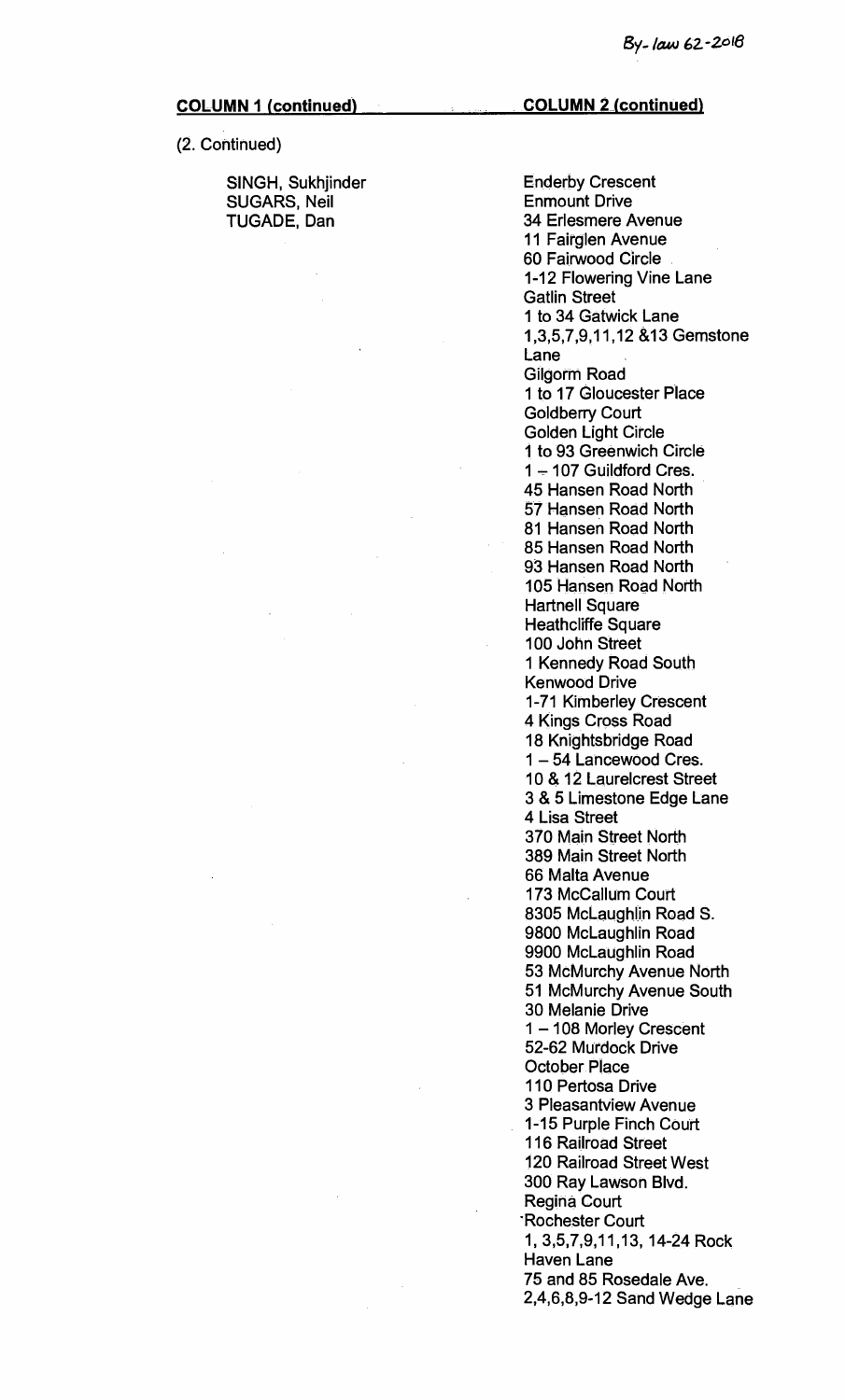### (2. Continued)

#### **COLUMN 2 (continued)**

September Place Sinclair Court Spadina Road 1-9, 11-53, 55 Stafford Drive 1730 Steeles Avenue East 2111 Steeles Avenue East 373 Steeles Avenue West 26 Stern Avenue Tara Park Court Townhouse Crescent Urbana Road 1 —160 Vodden Court 227 Vodden Street East Wickstead Court 2051-2053 Williams Parkway 2131 Williams Parkway E. 305 Charolais Boulevard 25 & 27 Main Street North 2-60 Panama Place 8920 Highway 50 60 & 70 Baycliffe Crescent 1 to 44 Davenhill Road 1 to 22 Masseyfield Street 1 to 20 Lotus Street 2 to 73 Seaheart Place 2 to 14 Zealand Cove 475 Bramalea Road 1-60 Vodden Court 2250 Bovaird Drive 188 Mill Street 100 Brickyard Way 10084 Hurontario Street 10086 Hurontario Street 1-131 Sea Drifter Crescent 10 Melanie Drive 17 Knightsbridge Road 30 Malta Avenue 250-271 Richvale Drive South 149 Bellhaven Crescent 1-131 Cedarbrook Road 1-9 Edgewater Drive 2-52 Peach Drive 2-24 Shiraz Drive 2-12 Tilden Road 180 Howden Boulevard

800 Clark Boulevard 802 Clark Boulevard 804 Clark Boulevard 806 Clark Boulevard 9 George Street North 64 Bramalea Road 68 Bramalea Road 171 Main Street North

3. BRAYBROOK, Jennifer CLUNAS, Ryan D'CRUZE, Raymond DHOTHAR, Harpreet GEEKIE, Bradley HAJI, Neky KAUR, Ramandeep MILLER, Sebastian RHODEN, Rosalee SELVARASA, Thayuran SINGH, Arminder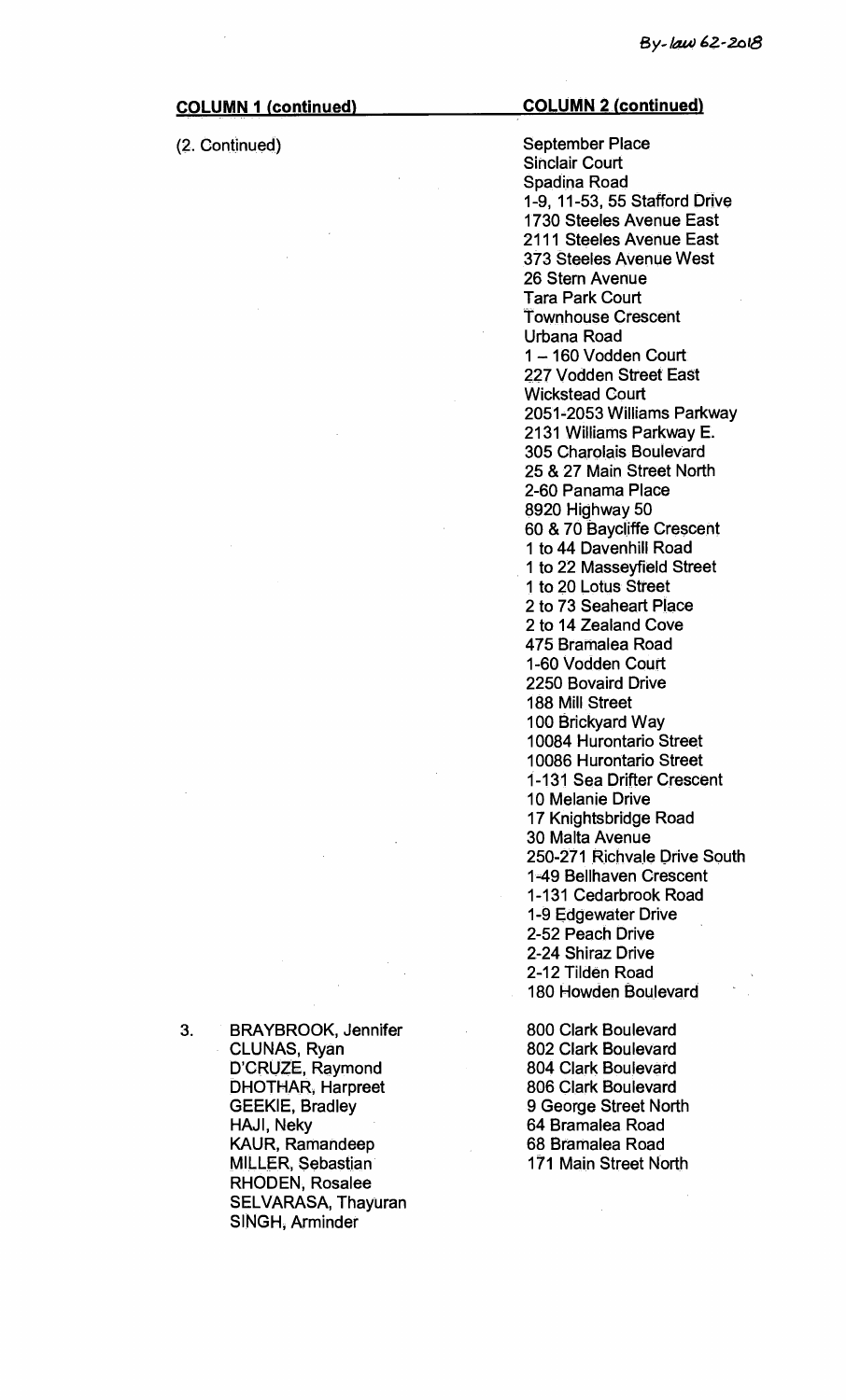- 4. CLAUGHTON, Doug DEPPNER, Mike JAFAR-SADRI, Siavash PUGH, Michael WEEKES, Tracy WEY, Eberhard
- 5. ABDEL-HAMID, Hazzem ADEKOLU, Michael ANDREOZZI, Adrianna BOWLES, William CIUFO, Domenic COX, Greg D'ANGELIS, Todd DiFRANCO, Santo DIRSKE, Justin DUGUAY, Wayne GACEK, Michael GHOTRA, Balrajvir GIOCOOL, Harry HAKEEMI, Qais HARDY, Douglas LEE-GIKKINS, Andrew MCCOY, Mathew MOHAMMAD, Amin MONGA, Vinay POLOVINA, Sead POZNANSKI, Bozica SHARIF-US-SALAM, Adnan SHARMA, Bipin SIDDIQUI, Subhana SINGH, Mandip SINGH, Rajinder SINGH-THIND, Mandeep TAYLOR, David TCHOUMAK, Vladislav WHERVIN, Christopher WITTENVEEN, Haye ZHVANETSKIY, Alexandr
- 6. LANDRY, Philippe RIPLEY, Jeremy RUTH, Alan

7. MANIKASINGAM, Jey SMITH, Paul

### **COLUMN 2 (continued)**

545 Steeles Avenue West

15 Fisherman Drive 30 Peel Centre Drive 66 Malta Avenue 28 Melanie Drive 7899 McLaughlin Road (Sheridan College) 10 Peel Centre Drive 25 Peel Centre Drive

4 Abacus Road 171 & 173 Advance Blvd. 2-74 Balmoral Drive 78 Braemar Drive 6770,6780, & 6790 Davand Dr. **1** Gatwick Lane 15 & 25 Kensington Road 125 Kimberley Crescent 4 Kingscross Road 18 Knightsbridge Road 1 Morgate Crescent 300 Ray Lawson Blvd.

25 Kensington Road 2-20 Bellhaven Court 2-122 Cedarbrook Road 1-51 Peach Drive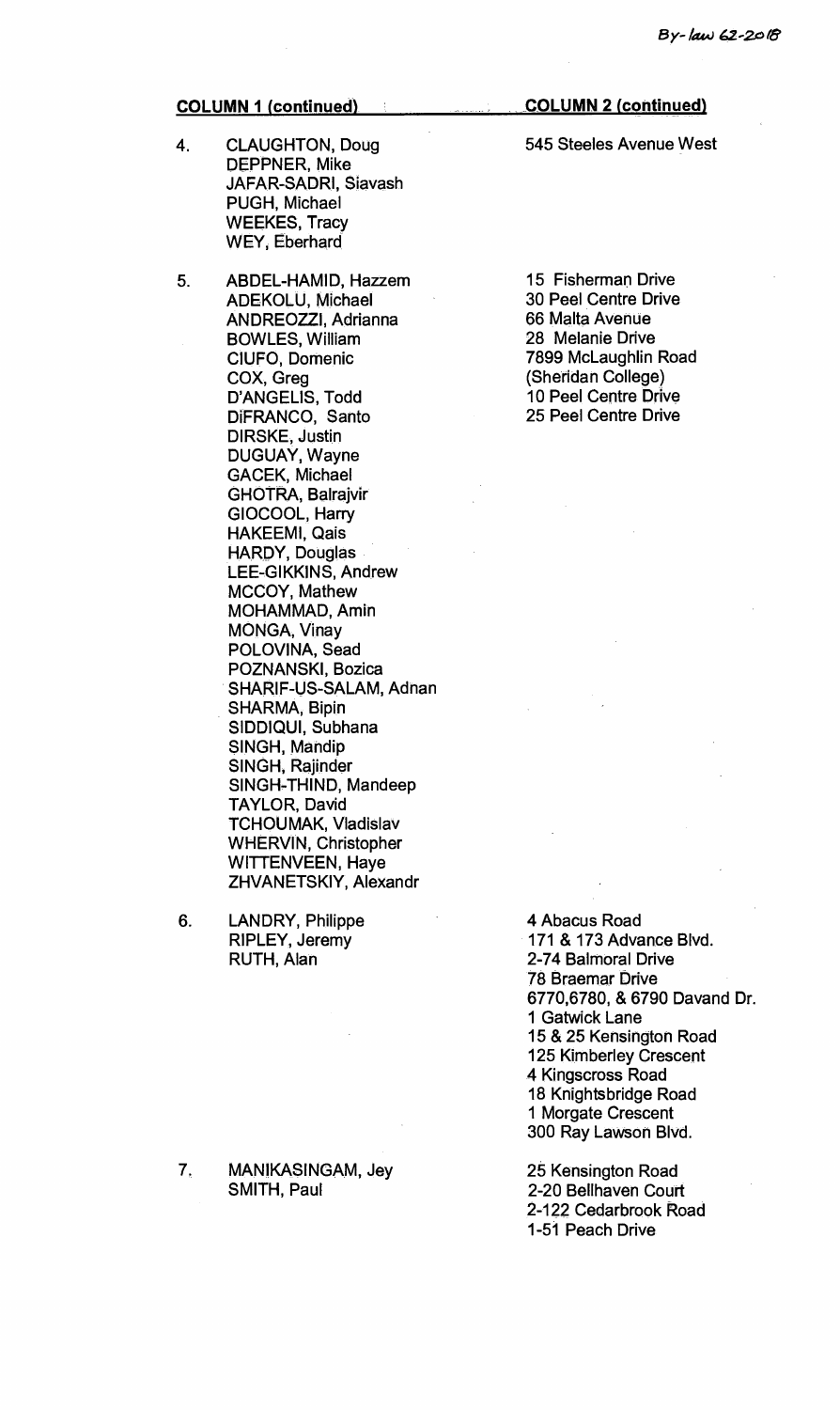**COLUMN 2\_(continued)** 

- 8. GIBSON, Chris
- 9. CONNELLY, Adam
- 10. COLLIN, Chris KHAN, Sarfraz KRISTOF, Guy LAWRENCE, Robert SHUBERT, Frank

 $\mathcal{L}$ 

10062 Bramalea Road

#### 370 Steeles Avenue West

140 Advance Boulevard 10958, 10960, 10970, 10980 & 10990 Airport Rd 8550 Airport Road 51, 53, 55, 57, 59, 63, 65 and 67 Ardglen Drive 190 Bovaird Dr. W. 1-15 Bramalea Road 1-73 Briar Path 2 Castleview Drive 10661 Chinguacousy Road 1075 Clark Boulevard 2 Colony Court 7925 Goreway Drive 7965 Goreway Drive 1-34 Hetherington Place 155,161& 165 Orenda Rd 376, 387 and 391 Orenda Road 1,2,4, 5 & 7 Paget Road 1 President's Choice Cir. 249 Queen St. E. 300 Queen Street East 106 Railroad Street 1, 3, 5 & 7A Research Road 31-47 Selby Road 6 Shaftsbury Lane 3389 Steeles Ave. W. 3485 Steeles Ave. W. 40 Summerlea Road 200 Summerlea Road 8705 Torbram Road 1 Van Der Graaf Court 26 Victoria Crescent 292, 294, 296 & 0 & 117 Wentworth Court 1 Woodslea Road 2850 Queen Street East 15 Nanwood Drive 34,34A,38,42,44,46 Dean St. 17 Dean St. 11947& 11965 Hurontario St. N. 11005 Hurontario St. 9960,9980 & 9990 McVean Dr. 2074 Steeles Avenue East 2080 Steeles Avenue East 2084 Steeles Avenue East 5 Intermodal Drive 83,85 & 87 Kennedy Rd.S. 95 Kennedy Rd. S. 99 Kennedy Rd. S. 2,4,6,8 & 14 Kenview Blvd. 184 Main St. N. 105 Dufay Road 10086 Hurontario Street 7891 McLaughlin Road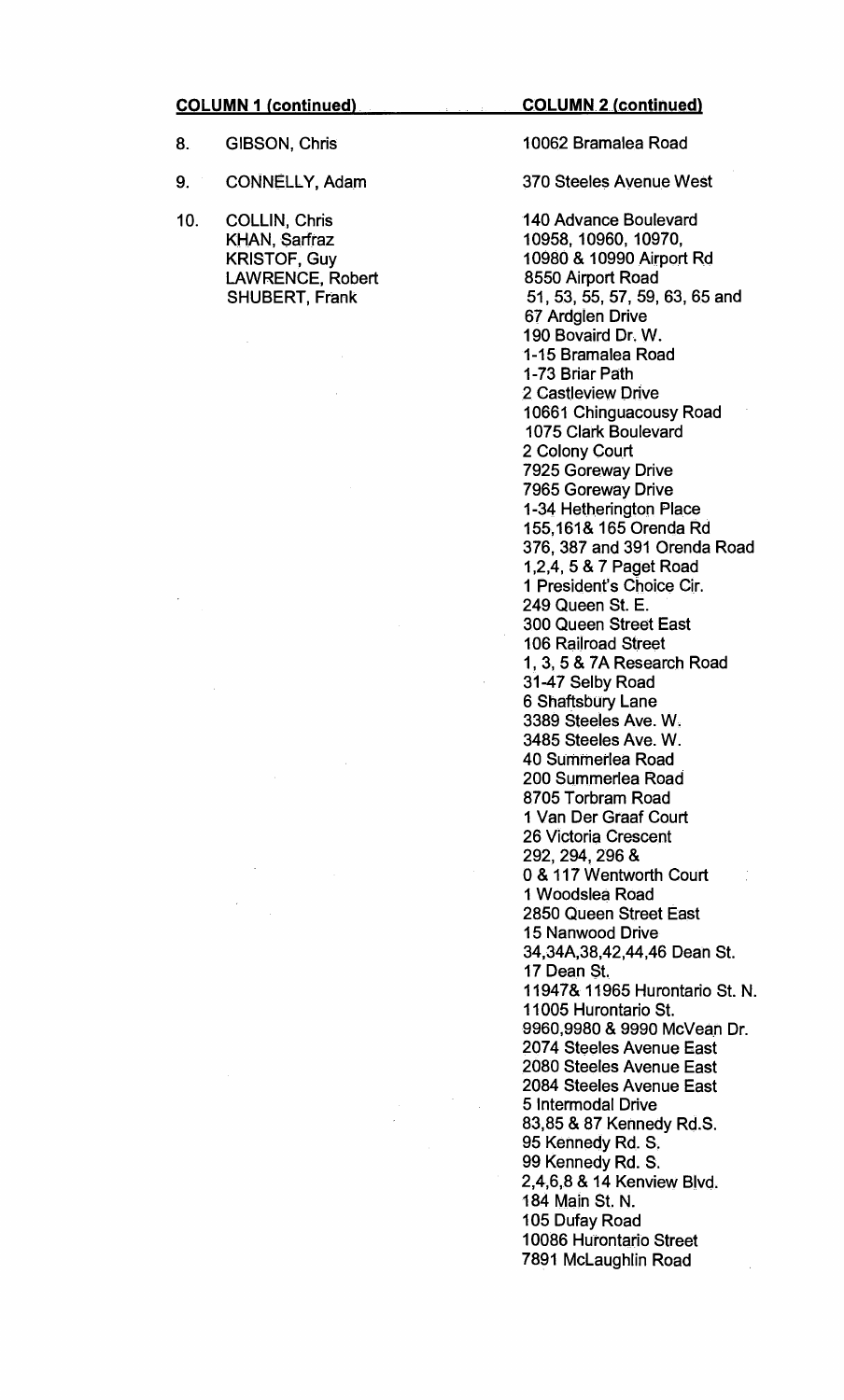- **11. ALVES-MACHADO, Dominic AMIN, Renil ARASH, Ahmadi ARORA, Amit BABRA, Jasmeet BARNES, James BEDENIKOVIC, Carole CARANDANG, Mark CERIC, Melissa CLERMONT, Mathew DIAZ, Diane DOUCET, Cathy FERGUSON, Dave GARCIA, Joao A. GRENARDO, Travis HENLEY, Deanna LAYNE, Mark LITTLE, Darren LOUREIRO, Vitor MACKEY, Kai MEHTA, Samir METCALFE, Nicole PARALA, Jaspar PETERSEN, Mikael POPOV, Eugene RAJ, Shelveen REHMAN, Muhammad RODGERS, Aaron RODRIGUES, Aaron SILVA, Michael SNOWDY, Derrick TRAN, Andy TRONG, Andrew TSE, Hin Chun VELIZ, Darwin WHYTE, James ZAVALNISKI, Paul**
- **12. BRIDEN, Tracey LACHAPELLE, Andrew**
- **13. KHAN, Mohammad SAHA, Subodh**
- **14. ADKINS, Ashley AKHTAR, Jamil BAWA, Harbinder CLARKE, Allyson CONLIN, Sean DHALIWAL, Mandeep FERREIRA, Michael HRENO, Jonathan LEPAGE, Daniel McCATTY, Philip MEZA, Danilo MICHAEL, Lindsay MROZ, Patrick SATHERSWAITE, Adrian SINGH, Gurpreet VERPRAET, Koen**

**20-200 Great Lakes Blvd. 11 Church St. W. 47 McMurchy Avenue North 175 Central Park Drive 1-64 Chamney Court 1,4&10 Knightsbridge Rd. 27-37 Clipstone Court 22 Beech Street 36 Drury Crescent 31 Fair Oaks Place 2-26 Fair Oaks Place 40 Finchgate Boulevard 4 & 6 Sir Lou Drive 100-325 Garden Gate Cir. 1-45 Graham Court 40 County Court**. **Blvd. 160 Murray Street 1 Maple Avenue 53 McHardy Place 101-198 McHardy Court 1-153 Middleton Way 2-12 Newhaven Manors 1-18 Park Estates Court 1.31 Parkholme Place** 

**70 Driver Road 2600 North Park Road 15 Precidio Court** 

**14-18 Automatic Road** 

**8200 Dixie Road 45 West Drive**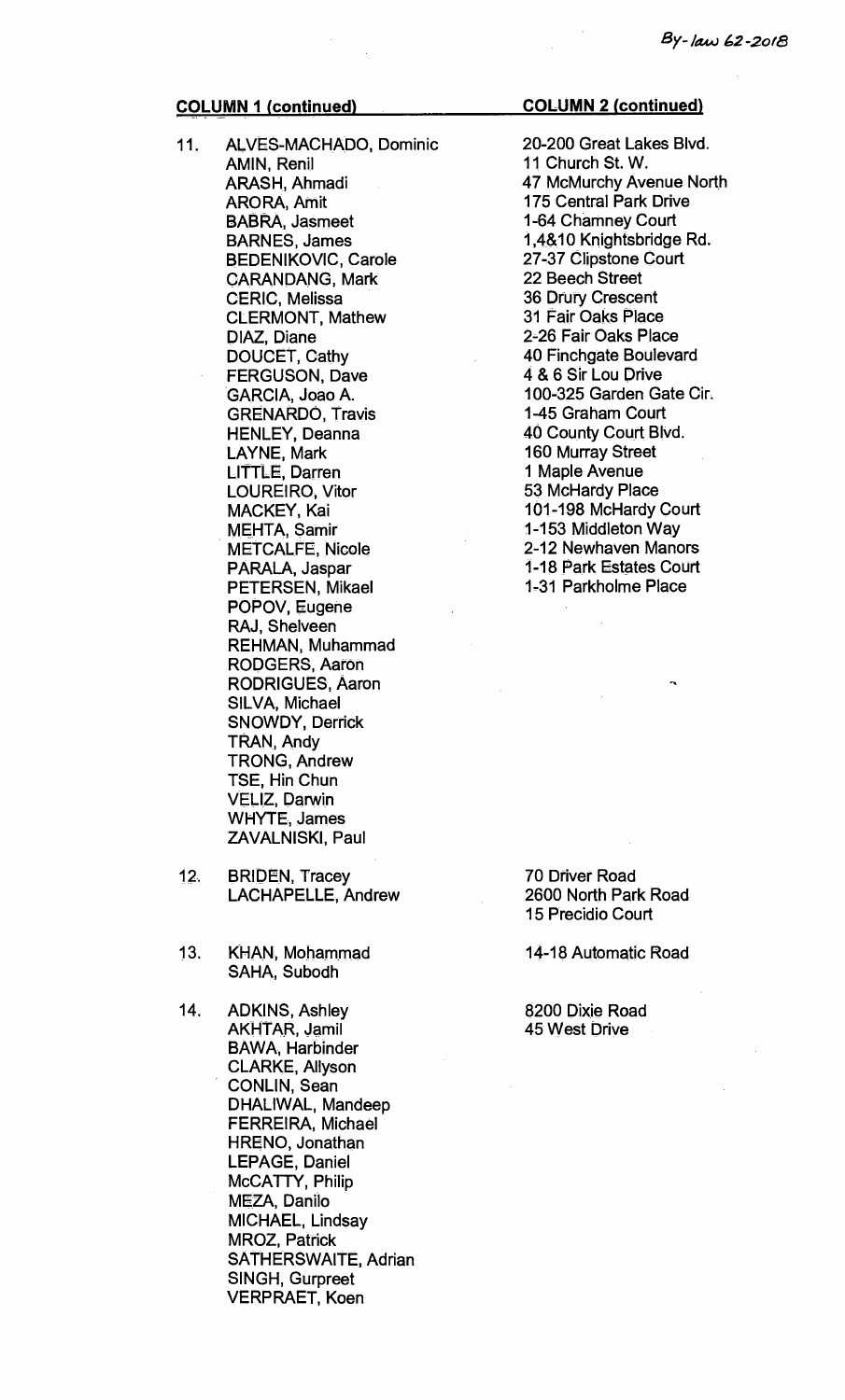- **15. ALVES, Islay ALVES, Peter ARORA, Rohit BARDHAN, Himangshu BOSTON, Neville BRADFORD, Ian COBOURNE, Delgado DAS, Mihir GWIZD, Richard JAMA, Ayanle KHAN, Abu-Turrab LEVERSUCH, Kenneth MANGO, George MEHEW, Randolph MERCADO, Edward MOSTAFA, Tasnim SHEERMOHAMED, Ahamad UGAS, Abdullahi**
- **16. ADHYA, Arun AHMED, Mir Husain AKBAR, Masood ALBERT, Matthew ANDREWS, Sharoon BAIRD, David-Alexander BHANGU, Malkiat BHELA, Parmbir CHAMPAGNIE, Joshua CANDO, Dennis CORNWALL, Devon CULLERY, Mathew DABROWSKI, Michal DALY, Stephen DHAMI, Harvinder DiFONZO, Michael DUMENIL, Jonathan DURRANT, Haeven ECKERT, Mathew EGGERMONT-ARCE, Nathalie FERGUSON, Michelle FERLIN-TILLER, Melinda FIORE, Andrew FRANCISKOVIC, Daniel GAMA, Brian GENDRON, Paul GILL, Rajvinder GRABEK, Justine GRANT, Adrian GREEN, Wesley GREWAL, Karrm GUAR, Anish HUGHES, Jessica IVKOVIC, Milan JAGHOORI, Mustafa JAISWAR, Rajat KALOTI, Gursharn KONER, Jagroop KOWALCHUK, Stephen**

#### **COLUMN 2 (continued)**

**17A Amsterdam Crescent 141-171 Cedar Lake Crescent 1-43 Bunting Drive 190 Clark Blvd. 200 Cresthaven Road 15 & 37 Eastbourne Drive 33 Kennedy Road South 2-22 Cailiff Street 195 Major Williams Sharpe Dr. 10 Kensington Road 9 & 11 Lisa Street 55 Maple Leaf Circle 7920 Mississauga Road 7 Sunny Meadow Blvd. 1-53 Towbridge Crescent 2-22 Bakewell Street 7-27 Bakewell Street 1-21 Cailiff Street** 

**25 Peel Centre Drive 10,25,35,40,44,52,60,80, 100 Peel Centre Drive 12 Team Canada Drive 148, 150, 152, 154 and 156 West Drive 317 Rutherford Road South 5 Resolution Drive 2 Hanover Road 4 Hanover Road 22 and 24 Hanover Road**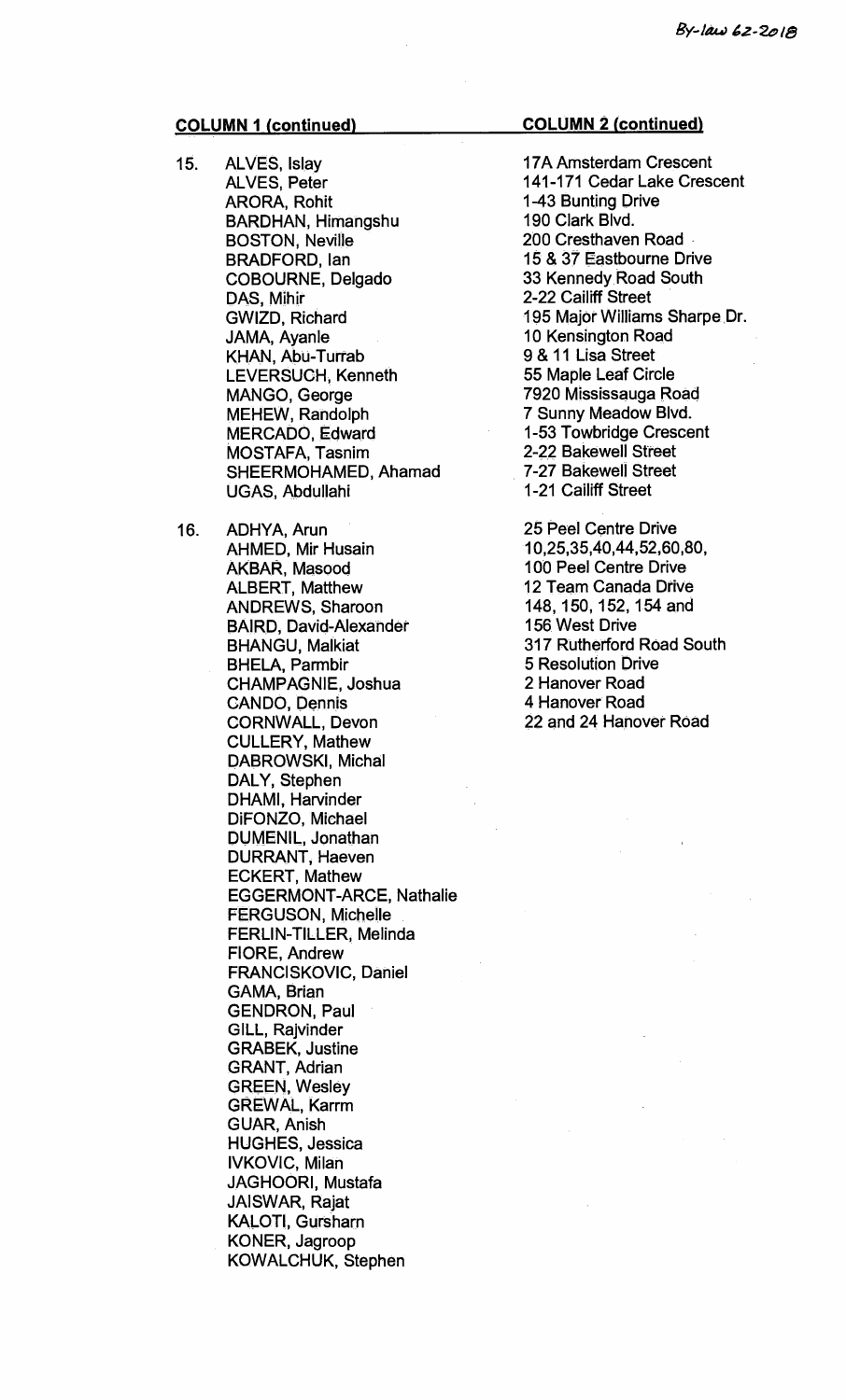(16. Continued)

LAZO, Mario LODHI, Nasir LOUGH, Timothy LUONG, Michael MALABANAN, Peter MALDONADO, Jorge MALIK, Rizwan MALLARI, Michael MANBODE, Erik MANGAT, Amarjit MANTEY, Emmanuel MASSEY, Lincoln MATHER, Tyler MATIAS, Luis MATLASHEWSKI, Daniel MAVI, Malvinder MCLEAN, Brittany MCGEE, Morgan Michael MCGRATH, Shaun MCNABB, Jacob MEHIC, Edin MENDES, Ryan MENENDEZ, Celhyn MICHENKO, Scott MIOR, Christopher NAGRA, Bawinder NASIR, Naveed NESS, Jordan NYARKO, Luther OLIVER, Kody OMAS-AS, Jonathan OSBOURNE, Damone PARKINSON, Terrance PATTEN, Sarah PERSAUD, Daniel PILEGGI, Adam POONI, Supreet PROULX, Rachelle RIGO, Roberto SAEED, Syed SAHOTA, Sarabjit SALAZAR, Matthew SANDHU, Navdeep SARAAN, Gaganbir SCHMIDT, Craig SHEEBA, Noreen SIMMONS, Gary STEFANIAK, Dominique STERENCZAK, Nadia TANGUAY, Brandon THAKUR Harinder Singh UBHI, Preetkaran VENAFRO, Daniel WHITE, Ryan WOODGATE, Brian ZABALA, Kevin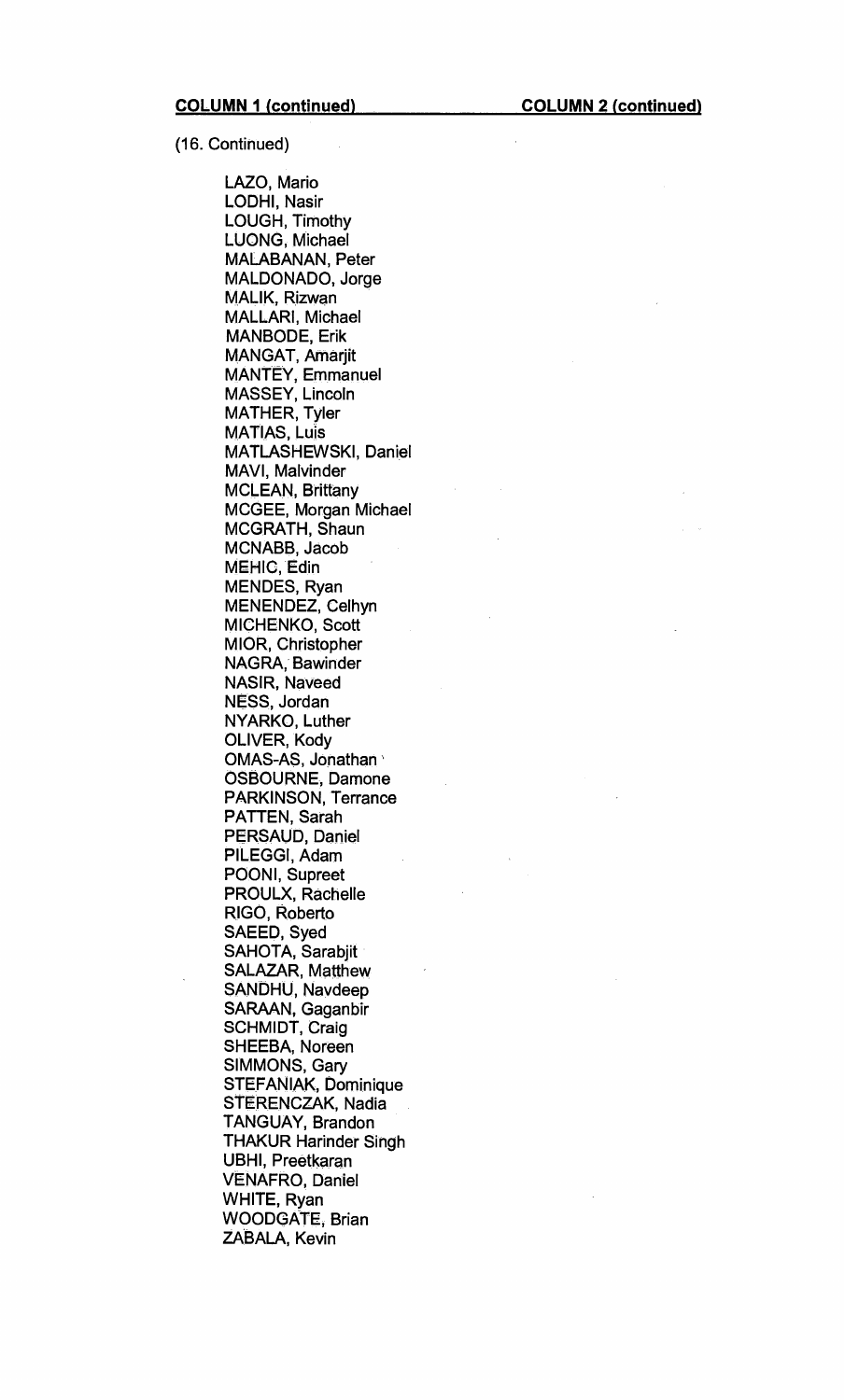- **17. ADEYEMO, Affiong ALI, Mir Asif ALAS, Ana Maria AMISSAH, Rose BAIG, Rais BAL, Sukhpal BHUJWALA, Murtaza BRAR, Bishavdeep BUTT, Nadeem D'SOUZA, John Paul D'SOUZA, Peter FESSAHAYE, Solomon GILL, Bikar GREWAL, Inderjit Singh HAIDER, Shane KRYWY, Brent MARIAPEN, Seerojnie MARKS, Esther SHERGILL, Rajveer Kaur SIZIBA, Nephat SINGH, Dalvir SINGH, Jaswinder SPEZIALI, Dean ZIMA, Matthew**
- **18. BORCHENKO-JARBEAU, Jason BROOKS, Carol CHADHA, Kuldip CHANA, Navjot CISMAN, Mubarak COOKE, Bruce FANJOY, Robert GOETZ, Bradley HOWARD, Adonis HYLTON, Asha KHAN, Ahmed H. KHANNA, Rajeev LUFFMAN, Edward LYNCH, Caroline MENDONCA, John MOHAMED, Farah MORGAN, Alan MULTANI, Gurpreet NIRWAL, lnderpal PALLENTIEN, Peter PENAR, Lukas PERRY, Robert PHILLIPS, Kenneth RAMPERSAD, Ram RELIC, Dean RIAR, Karanpreet SEHGAL, Kabir SRABI, Loai STUCKLESS, Robert SZULICH, Dean UBER, Wolfgang VIDINHA, Miguel**
- **19. ACHESON, Greg ALEXIS, Winston BAILEY, Fabian**

#### **COLUMN 2 (continued)**

**2100 Bovaird Drive E. 15 Eastbourne Drive 37 Eastbourne Drive 10 Kensington Road 9 Lisa Street 11 Lisa Street 505, 515 & 545 Steeles Ave. W. 7900 Hurontario Street** 

**9940-9980 Airport Road 8 & 10 Lisa Street 210 & 220 Steeles Ave. W. 10 Malta Avenue 30 Coventry Road 330 Mill Street South 100 County Court Blvd. 27 George Street North 15 Mountainash Road 20 Cherrytree Drive 21 Knightsbridge Road 310 Mill Street 2880 Queen Street East** 

**61 Ardglen Drive 2-27 Bakewell Street 1-39 Bergamont Road**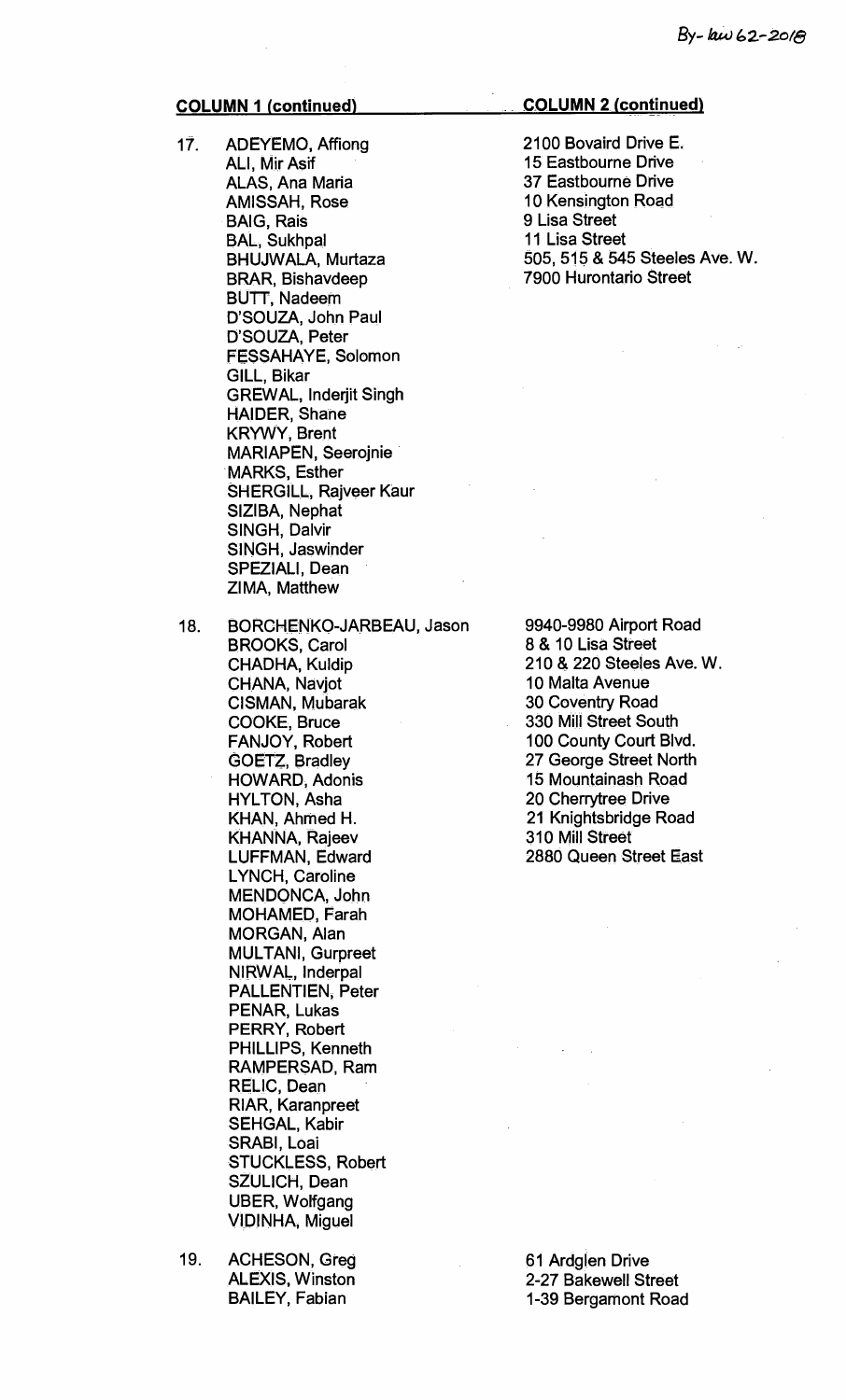(19. Continued)

CZOVEK, George DHALIWAL, Manpreet DYBALL, Rebecca FERNANDES, Joshua GILLILAND, Carrie GREN, Mike GRIFFITH, Adrian HODGE, Aaron JOHNSTON, Scott KAFTAN!, Eno KLYMENCHENKO, Maksym LALONDE, Derrick LAZO, Jonathan LEWIS, Andrew Scott LOCKYER, Ryan LY, Kieu MALDONADO, Jorge MAYFIELD, Thomas MITCHELL, Zachary MONIZ, Steven MORRIS, Michael O'BRIEN, Brad OKHOVATI, Michel PENA, Jason Jose PERRAULT, Rodger RADFORD, David RAMIREZ, Erika Franco ROBINSON, Dave SHELTON, Jordan SIDHU, Taranvir SILVA, Lisa ULLAH, Sana WILLIAMS, Steven

20. MARKS, Brian

21. MEHTA, Gurveer (Bill) SMITH, Ian

22. HARSONSKY, Valery LEOCA, Dragos MENDEZ, Lloyd VAKESVVARAN, Geerthanan

1-19 Black Forest Drive 320 Mill Street South 20, 30 & 40 Polonia Avenue 2-102 Brisbane Court Rockgarden Trail Brucewood Drive 1-22 Cailiff Street 78-171 Cedar Lake Crescent 10111 Heart Lake Road Lacebark Court 5 Lisa Street 5, 15, 21, 25 & 35 Brisdale Drive 399-400 Vodden Street East

7700 Hurontario Street 110,120, &130 Brickyard Way 10725 McLaughlin Road 7688 Hurontario Street 2 Fisherman Drive 10025, 10035, and 10045 Hurontario Street 5, 11 & 17 Ray Lawson Blvd. 380 Bovaird Drive East 52, 54, 56 Bramsteele Rd. 1, 9, 13 Fisherman Drive 195,197 & 199 County Crt. Blvd. 5 Lisa Street

499 Main Street South

80 Beech Street 57 Aloma Crescents 140 Winterfold Drive 233 Balmoral Drive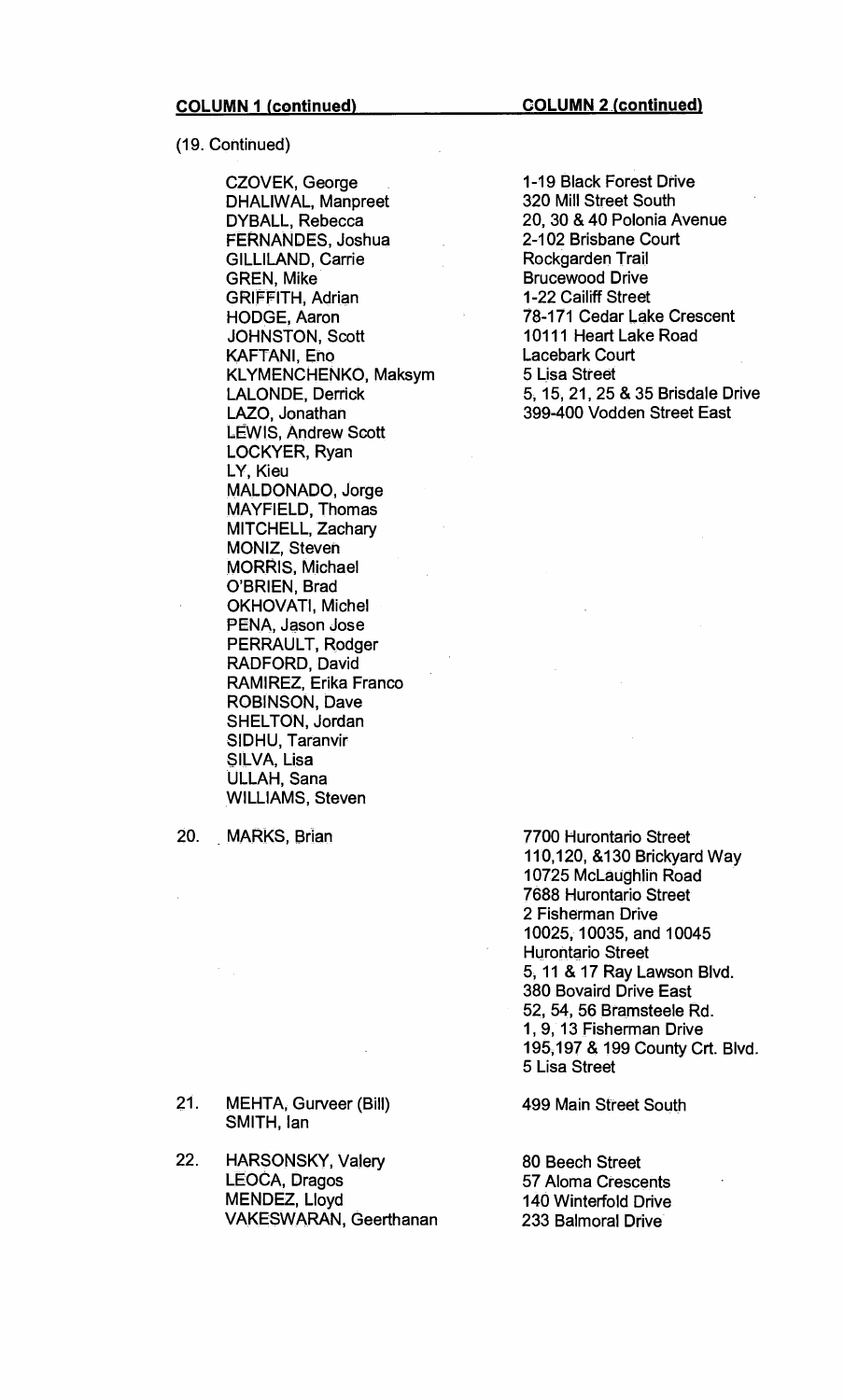$\hat{\mathcal{L}}$ 

 $\hat{\mathcal{A}}$ 

 $\mathcal{A}^{\mathcal{A}}$ 

| <b>COLUMN 1 (continued)</b> | <b>COLUMN 2 (continued)</b>          |
|-----------------------------|--------------------------------------|
| (22. Continued)             | 510 Clark Boulevard                  |
|                             | 275 Fernforest Drive                 |
|                             | 235 Kingswood Drive                  |
|                             | <b>104 Folkstone Crescent</b>        |
|                             | 35 Sunset Boulevard                  |
|                             | 24 Goldcrest Road                    |
|                             | 170 Rutherford Road North            |
|                             | 285 Great Lakes Drive                |
|                             | 9 Abbey Road                         |
|                             | 235 Father Tobin Road                |
|                             | 630 Ray Lawson Boulevard             |
|                             | <b>100 Hilldale Crescent</b>         |
|                             | 99 Fletchers Creek Boulevard         |
|                             | 2322 Embleton Road                   |
|                             | 9775 Credit View Road                |
|                             | 48 Jefferson Road                    |
|                             | 111 Larkspur Road                    |
|                             | 2 Intermodal Dr                      |
|                             | 10 Father Tobin Road                 |
|                             | 250 Centre Street North              |
|                             | 364 Bartley Bull Parkway             |
|                             | 25 Kanata Road                       |
|                             | 625 Queen Street West                |
|                             | 160 Calderstone Road                 |
|                             | 526 Fernforest Drive                 |
|                             | 9916 The Gore Road                   |
|                             | 50 Ladore Drive                      |
|                             | 155 Cherrytree Drive                 |
|                             | 236 Queen Mary Drive                 |
|                             | 97 Gallucci Crescent                 |
|                             | 201 Clark Boulevard                  |
|                             | 300 Conestoga Drive<br>5 Young Drive |
|                             | 89 Ardglen Drive                     |
|                             | 50 Somerset Drive                    |
|                             | 100 Dewside Drive                    |
|                             | 1305 Williams Parkway                |
|                             | 200 Valleyway Drive                  |
|                             | 36 Regan Road                        |
|                             | 10 North Park Drive                  |
|                             | 10750 Chinguacousy Road              |
|                             | 315 Bartley Bull Parkway             |
|                             | 2671 Sandalwood Parkway East         |
|                             | 7935 Kennedy Road South              |
|                             | 4985 Ebenezer Rd.                    |
|                             | 124 Vodden Street                    |
|                             | 8 Parkway Avenue                     |
|                             | 121 Royal Orchard Drive              |
|                             | 11 Dwellers Road                     |
|                             | 325 McMurchy Avenue South            |
|                             | 75 Mary Street                       |
|                             | 56 Oaklea Boulevard                  |
|                             | 27 Drinkwater Road                   |
|                             | 81 Torrance Woods                    |
|                             | 111 Bartley Bull Pkwy                |
|                             | 103 Malta Avenue                     |
|                             | 25 Mountainberry Road                |
|                             | 55 Lexington Road                    |
|                             | 28 Red River Drive                   |
|                             | 35 Black Oak Drive                   |
|                             | <b>300 Great Lakes Drive</b>         |

 $\frac{1}{2} \frac{1}{2} \frac{1}{2} \frac{1}{2}$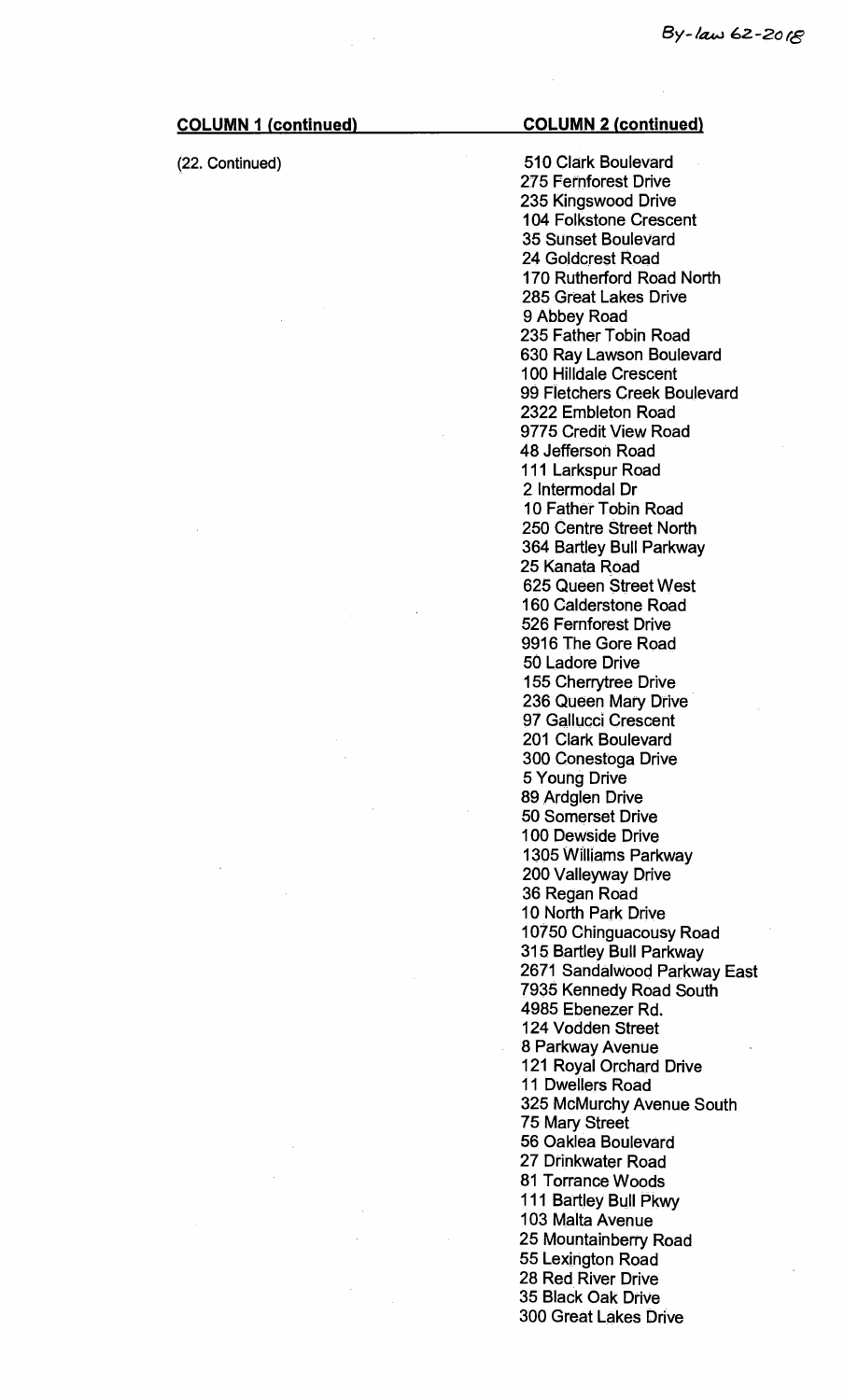(22. Continued) 10815 Dixie Road 11948 The Gore Road 450 Fernforest Drive 28 Finchgate Boulevard 115 Glenvale Boulevard 950 North Park Drive 63 Glen Forest Road 1025 North Park Drive 475 Father Tobin Drive 49 Madoc Drive 95 Massey Street 25 Corporation Drive 150 Central Park Drive Unit 113 698 Balmoral Drive 140 Howden Boulevard 415 Great Lakes Drive 296 Conestoga Drive 2 Notre. Dame Avenue 435 Rutherford Road North 330 Balmoral Drive 430 Van Kirk Drive 185 Conestoga Drive 286 Sunny Meadow Boulevard 30 Chapparal Drive 95 Richvale Drive North 133 Thorndale Road 145 Treeline Boulevard 20 Brickyard Way 491 Bartley Bull Parkway 10 Brickyard Way 1285 Williams Parkway 71 Worthington Avenue 510 Balmoral Drive 251 McMurchy Avenue South 32 Kennedy Road North 1370 Williams Parkway 1140 Central Park Drive 33 Greenbriar Road 215 Hanover Road 24 Kerwood Place 103 Richvale Drive South 34 Buick Boulevard 35 McCrimmon Drive 275 Brisdale Drive 100 Dorset Drive 40 Eagle Plains Drive 30 Summer Valley Drive 17 Colonel Bertram Road 635 Queen Street 550 North Park Drive 62 Heatherdale Drive 31 Craig Street 200 Morton Way 65 Mount Royal Circle 280 Mountainash Road 70 Gretna Drive 215 Orenda Road 24 Duncan Bull Drive 80 Red Willow Road 25 Brenda Avenue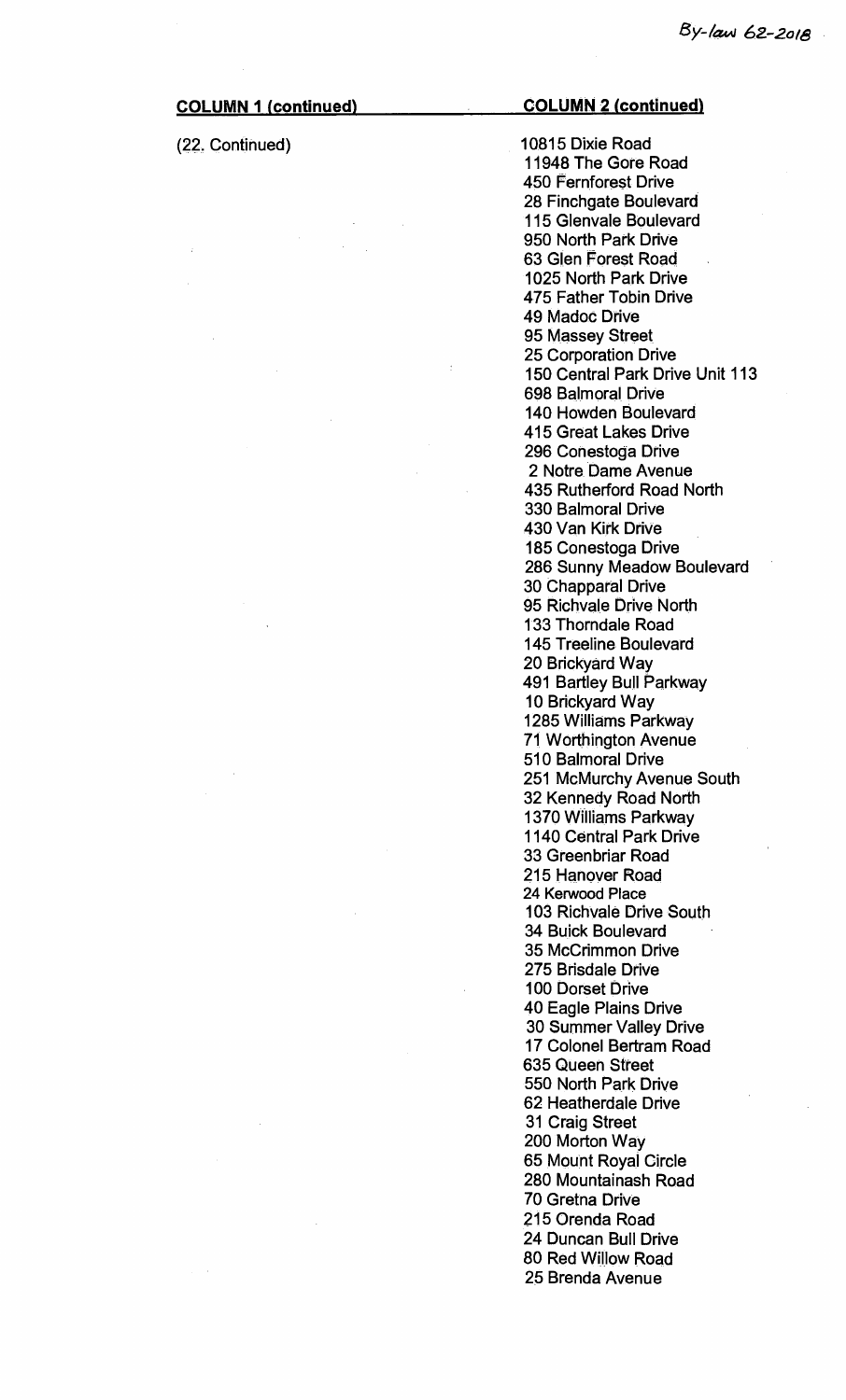| <b>COLUMN 1 (continued)</b> |                                                                                                                                                                                                                                                                                                                                                                                                                                                     | <b>COLUMN 2 (continued)</b>                                                                                                                                                                                                                                                                                                                                                                |  |
|-----------------------------|-----------------------------------------------------------------------------------------------------------------------------------------------------------------------------------------------------------------------------------------------------------------------------------------------------------------------------------------------------------------------------------------------------------------------------------------------------|--------------------------------------------------------------------------------------------------------------------------------------------------------------------------------------------------------------------------------------------------------------------------------------------------------------------------------------------------------------------------------------------|--|
|                             | (22. Continued)                                                                                                                                                                                                                                                                                                                                                                                                                                     | 105 Richvale Drive North<br>160 Mountainash Road<br>30 Pantomine Blvd.<br>254 Queen Mary Drive<br>77 Royal Orchard Drive<br><b>702 Balmoral Drive</b><br>61 Edenbrook Hill Drive<br>10420 Heart Lake Road<br>50 Earnscliffe Circle<br>40 Gillingham Drive, Unit 403<br>10 Castle Oaks Crossing<br>62 Seaborn Road<br>39 Sunset Boulevard<br><b>15 Fincham Avenue</b><br>83 Edenbrooke Hill |  |
| 23.                         | <b>AHMED, Farees</b><br>AL-SAADI, Amr<br><b>ALAFRANJI, Tareq</b><br><b>ALMEDIA, Kathleen</b><br><b>BALI, Kowan</b><br><b>BARGI, Arshpreet</b><br><b>CLAHANE, Brad</b><br><b>CREARY, Shawn</b><br>DAVIS, Damon<br><b>HAMED, Qays</b><br><b>JAROCKIS, Joseph</b><br><b>KULLAR, Harpreet</b><br>MCGILLOWAY, Joseph<br><b>PATTERSON, Steve</b><br>PEIXERIO, Michael<br><b>REYNOLDS, Nicole</b><br>SIDDIKUI, Mohsin<br>WEBB, Ryan<br><b>WOEHRY, Mike</b> | 11805, 11815 & 11825<br><b>Bramalea Road</b><br>2959 & 2989 Bovaird Drive<br>10, 24, 30 & 50 Coventry Road<br>2901, 2909, 2925, 2933 &<br>2937 Queen Street East<br>9920, 9930, 9940, 9950, 9960,<br>9970, 9980 & 9990 Airport Road<br>49, 51 & 55 Mountainash Road<br>5085 Mayfield Road                                                                                                  |  |
| 24.                         | <b>GHANGAS, Prabhbir</b><br>SINGH, Tejveer                                                                                                                                                                                                                                                                                                                                                                                                          |                                                                                                                                                                                                                                                                                                                                                                                            |  |
| 25.                         | GILL, Ajaypal Singh<br>GILL, Karandeep Singh<br><b>KAUR, Ramanpreet</b><br>SINGH, Gurdev                                                                                                                                                                                                                                                                                                                                                            | 18 Knightsbridge Road<br>2260 Bovaird Drive East<br>2280 Bovaird Drive East                                                                                                                                                                                                                                                                                                                |  |
| 26.                         | <b>ARAVINTHAN, Vinujan</b><br><b>CORREIA, Josh</b><br><b>HEIR, Gursant</b><br><b>HUNDAL, Karandeep</b><br>KAILANI, Bashar<br>PARRALES, Giovanny<br>SINGH, Harjeet<br>TIWARY, Mahindra                                                                                                                                                                                                                                                               | 210 Steeles Avenue West<br>220 Steeles Avenue West                                                                                                                                                                                                                                                                                                                                         |  |
| 27.                         | AHMED, Omar<br><b>BOUNS, Daljeet Singh</b><br>HAYWARD, Derek<br><b>HUANG, Thomas</b><br>KAUL, Harmandeep<br><b>NGUYEN, Peter</b>                                                                                                                                                                                                                                                                                                                    | 70-120 Clementine Drive<br>271 Glidden Road                                                                                                                                                                                                                                                                                                                                                |  |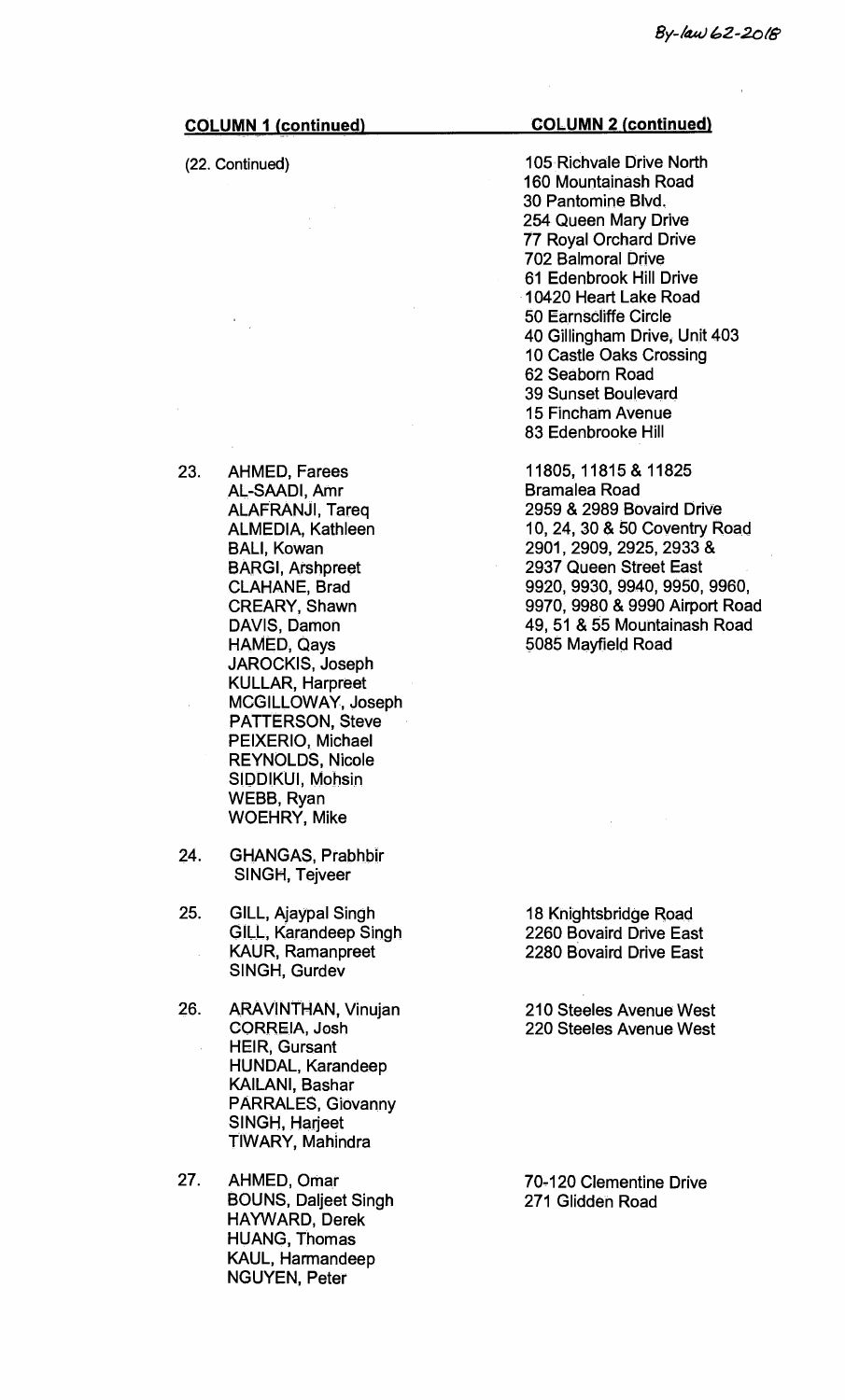**(27. Continued)** 

**ROMANI, Amin SAIYED, Shel Ahmed STEWART, Andrew VEKARIA, Shrey VINCENT, Clarence WALKER, Juline WILSON, Sebastian** 

**28. GHOSH, Biswajit KANARELLIS, Ted MALCOM, Christopher** 

**29. BAKSH, Hamaladeen BIJAI, Shan KONEV, Vadim LABELLE, Leonard MURATION, Victor RAWSKI, Paul SARPAL, Harsh** 

- **30. BAMIDELLE, Akamde PALMIERI, Michael**
- **31. ASHTON-MONAGHAN, Damien BASU, Rohan BENNETT, Craig BOYLE, James BURBIDGE, Alex CHUNG, Isaac CONYETTE, Wendell COROA, Cristy COROA, Darlene DAR, Faisal DITTAKAVI, Raghuram DUNN, Fabian DZHAFAR, Said EDYVEAN, Andrew GOMES, Timothy GOPAUL, Daniel JABUR, Mohammad JARDIM, Raquel JESSOME, Kyle JOHNSON, Ross MARINEZ, Christopher Rocha MINIC, Jovana MONGA, Vinay NGO, Vincent NORMAN, Holly PALIWODA, Cody PALOMEQUE, Christian POLO, Leonard PUGLIESE, Monica RAFFAELLOS, Atanas**

**145 Balmoral Drive 800-806 Clark Boulevard 5 Kingscross Road 3 & 11 Knightsbridge Road 75, 80, 85, 90 Orenda Court** 

**17 Worthington Avenue 225, 235 & 245 Castle Oaks Crossing 475 & 495 Charolais Blvd. 59 First Gulf Blvd. 535, 539, 543, 545 & 547 Steeles Ave.E. 20, 50, 60 & 70 Biscayne Cres.** 

**190 Clark Boulevard** 

**499 Main Street South 10061 McLaughlin Road North 10088 McLaughlin Road North**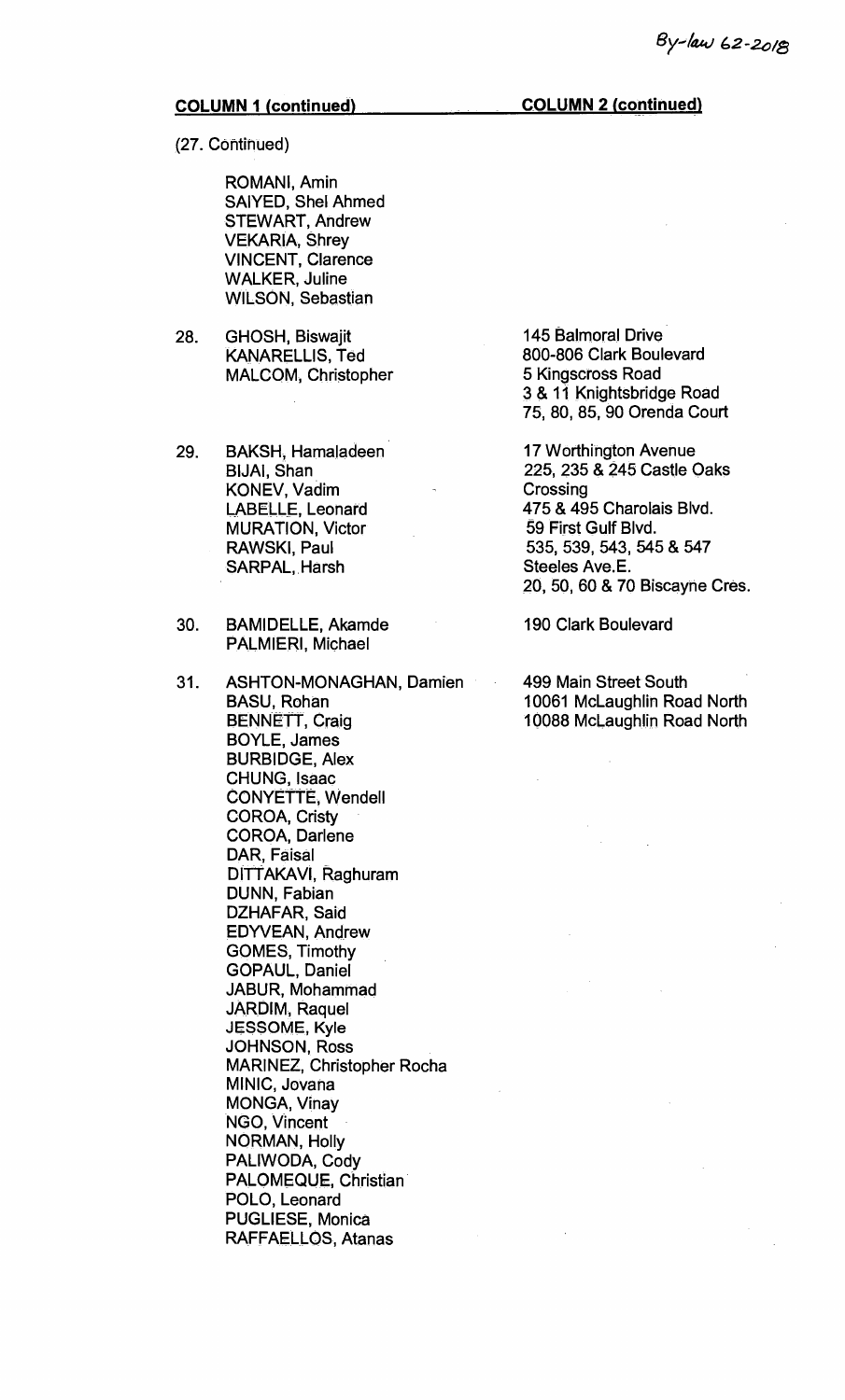(31. Continued)

RAPOSO, Christopher REGO, Mike REID, Jason SIMPSON, Robert SOOMRO, Sadaf TITTON, Danielle TUCKEY, Sean WASHO, Samuel WILLIAMS, Jonathan WOOLERY, Kyle

- 32. KOCI, Vasillaq
- 33. CARPINISIANU, Silviu 215 Queen Street East CARPINISIANU, Dan WILLIAMS, Elmar
- 34. TAVARES, David 116 Orenda Road
- 35. BOODRAM, Cyril Neeranjan 26 Hanover Road CHUNG, Hardeep DWARKAPRASAD, Mahesh KAUSHAL, Sahil KHARKHANI, Navid RAUL, Rajwinder Singh SAMUELS, Jermaine SMITH, Jesse WYNE, Munzir
- 36. THARMALINGAM, Shiv PASIECZNIK, Joyce
- 37. AMBROGI, Augusto 20 Cherrytree Drive BOYKO, Bryant CHATELAIN, James JACOBY, Peter KATSAGA, Artem LEVESQUE, Sherri NOVAK, Zoltan PALMIERI, David WHARWOOD, Craig
- 38. SHIRLEY, Simon 284 Queen Street East
- 39. DHESI, Randeep 11 Church Street West<br>HASHMY, Nosheen 300 Walker Drive HASHMY, Nosheen MUGHAL, Nadeem SINGH, Gurmel ZIA, Rahul
- 40. EUSEBIO, Nicholas FLEMMING, Eric HAFFNER, Samantha

205 Van Kirk Drive